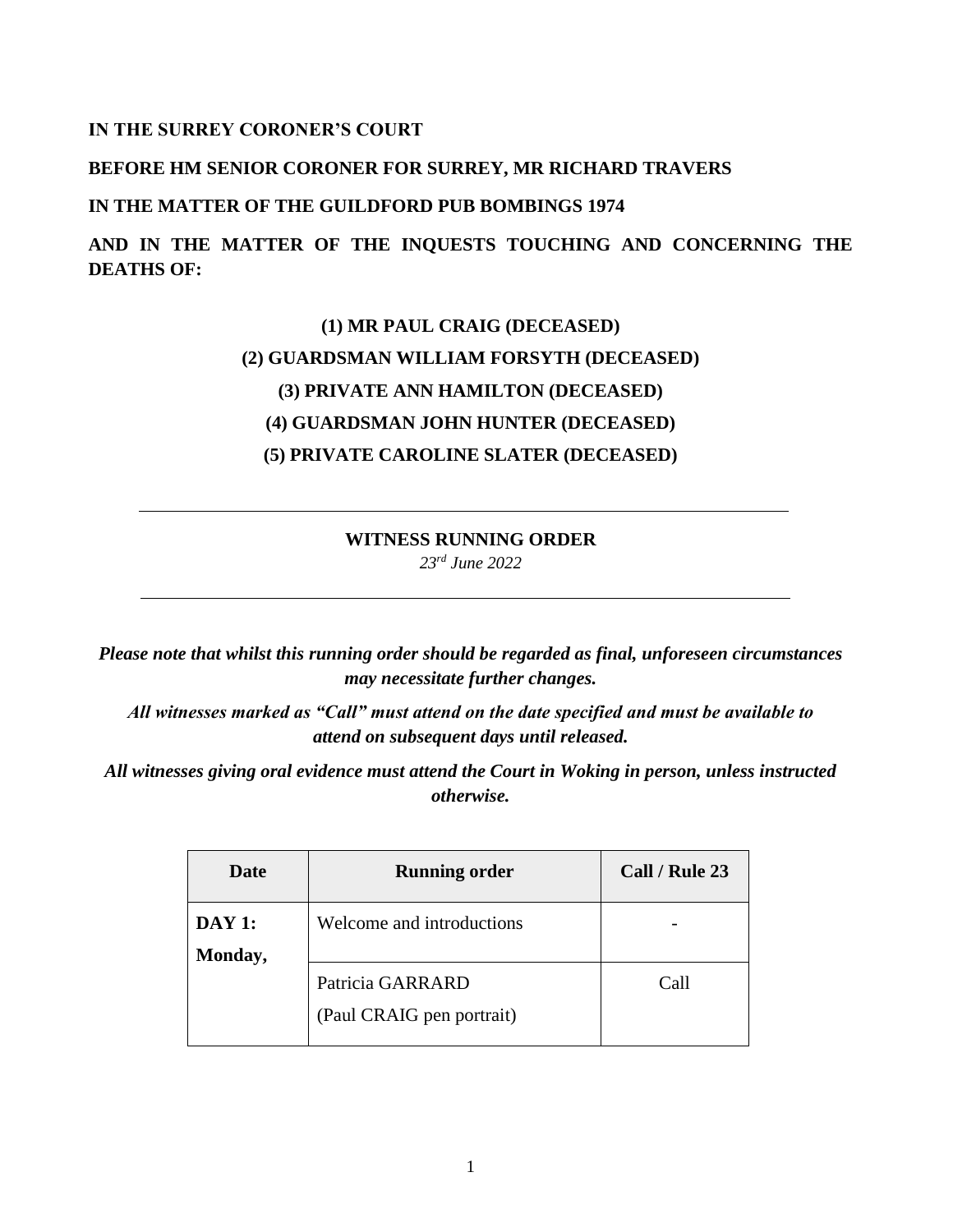| <b>Date</b>                            | <b>Running order</b>                                              | Call / Rule 23  |
|----------------------------------------|-------------------------------------------------------------------|-----------------|
| 20 <sup>th</sup> June<br>2022          | <b>Thomas FORSYTH</b><br>(William FORSYTH pen portrait)           | R <sub>23</sub> |
|                                        | Diane REID<br>(John HUNTER pen portrait)                          | R <sub>23</sub> |
|                                        | <b>Cassandra HAMILTON</b><br>(Ann HAMILTON pen portrait)          | R <sub>23</sub> |
|                                        | Gabrielle HUTCHINSON<br>(Caroline SLATER pen portrait)            | R <sub>23</sub> |
|                                        | Sir John May inquiry findings                                     | R <sub>23</sub> |
|                                        | Professor Thomas HENNESSEY<br>(political context)                 | Call            |
| <b>DAY 2:</b><br>Tuesday,<br>21st June | Gillian BOAG-MUNROE (née<br>TAYLOR)<br>(security advice/training) | Call            |
| 2022                                   | <b>Julia WESTON-DAVIES</b><br>(security advice/training)          | R <sub>23</sub> |
|                                        | <b>Scott INNES</b><br>(security alerts/advice)                    | Call            |
|                                        | Patricia HUNT (née CAMPBELL)<br>(security advice/training)        | Call            |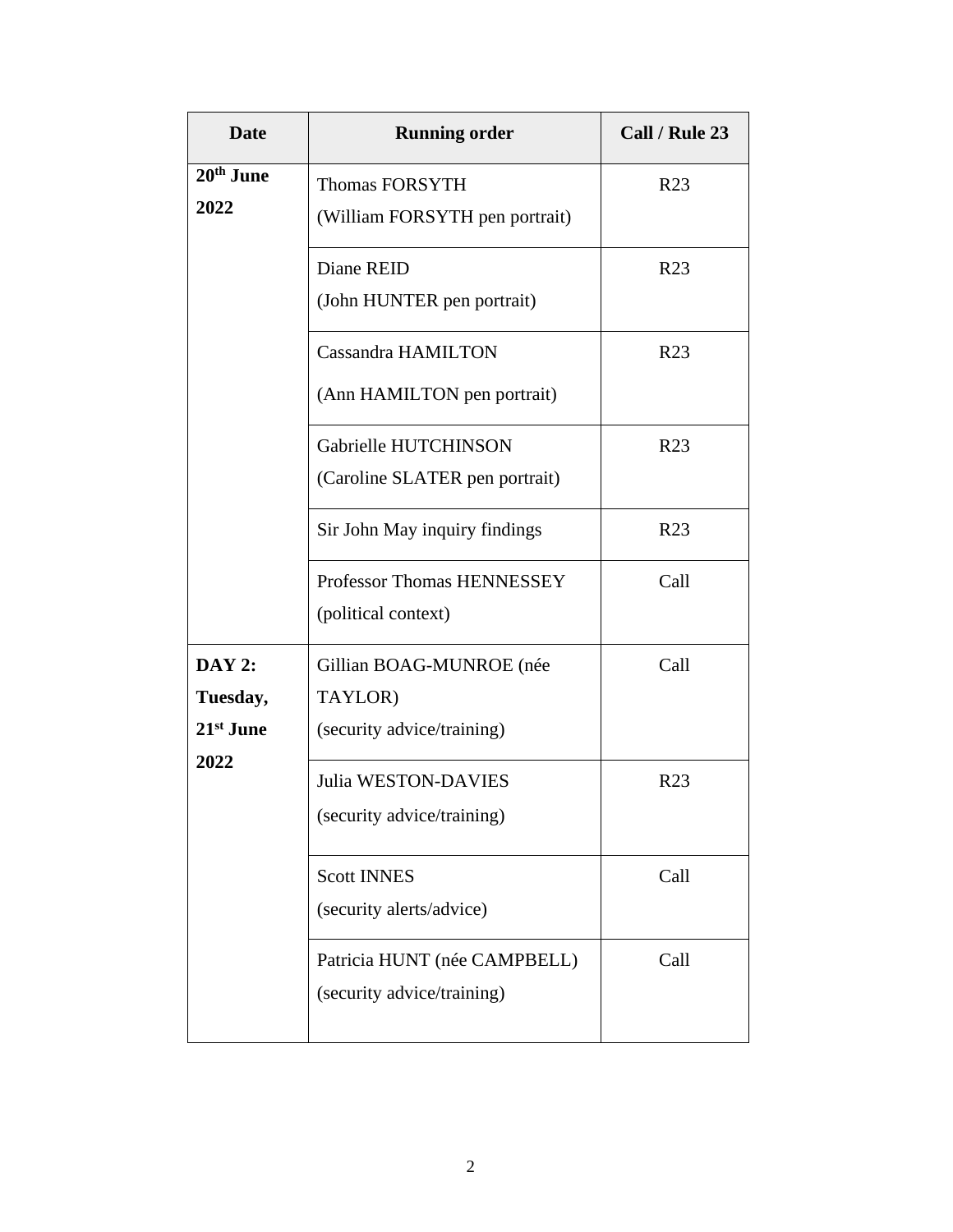| <b>Date</b>                   | <b>Running order</b>                                                    | Call / Rule 23  |
|-------------------------------|-------------------------------------------------------------------------|-----------------|
|                               | Alan BRISTOW<br>(HGPH)                                                  | R <sub>23</sub> |
|                               | <b>Heather BRISTOW</b><br>(HGPH)                                        | R <sub>23</sub> |
|                               | Edna LEGG<br>(HGPH)                                                     | R <sub>23</sub> |
|                               | Maureen O'SULLIVAN<br>(HGPH)                                            | R <sub>23</sub> |
| <b>DAY 3:</b><br>Wednesday,   | Peter KNEE<br>(HGPH)                                                    | Call            |
| 22 <sup>nd</sup> June<br>2022 | <b>Gwendoline CROSSAN</b><br>(HGPH)                                     | Call            |
|                               | <b>James TINNEY</b><br>(HGPH)                                           | R <sub>23</sub> |
|                               | Vanessa GALE<br>(AH/CS trips to Guildford)                              | R <sub>23</sub> |
|                               | Janet FORD<br>(AH/CS trips to Guildford)                                | R <sub>23</sub> |
|                               | Angela GERBER (nee SHORT)<br>(AH/CS trips to Guildford)                 | R <sub>23</sub> |
|                               | Carol WORDSWORTH (nee<br><b>BURNS</b> )<br>(the BURNS party, explosion) | R <sub>23</sub> |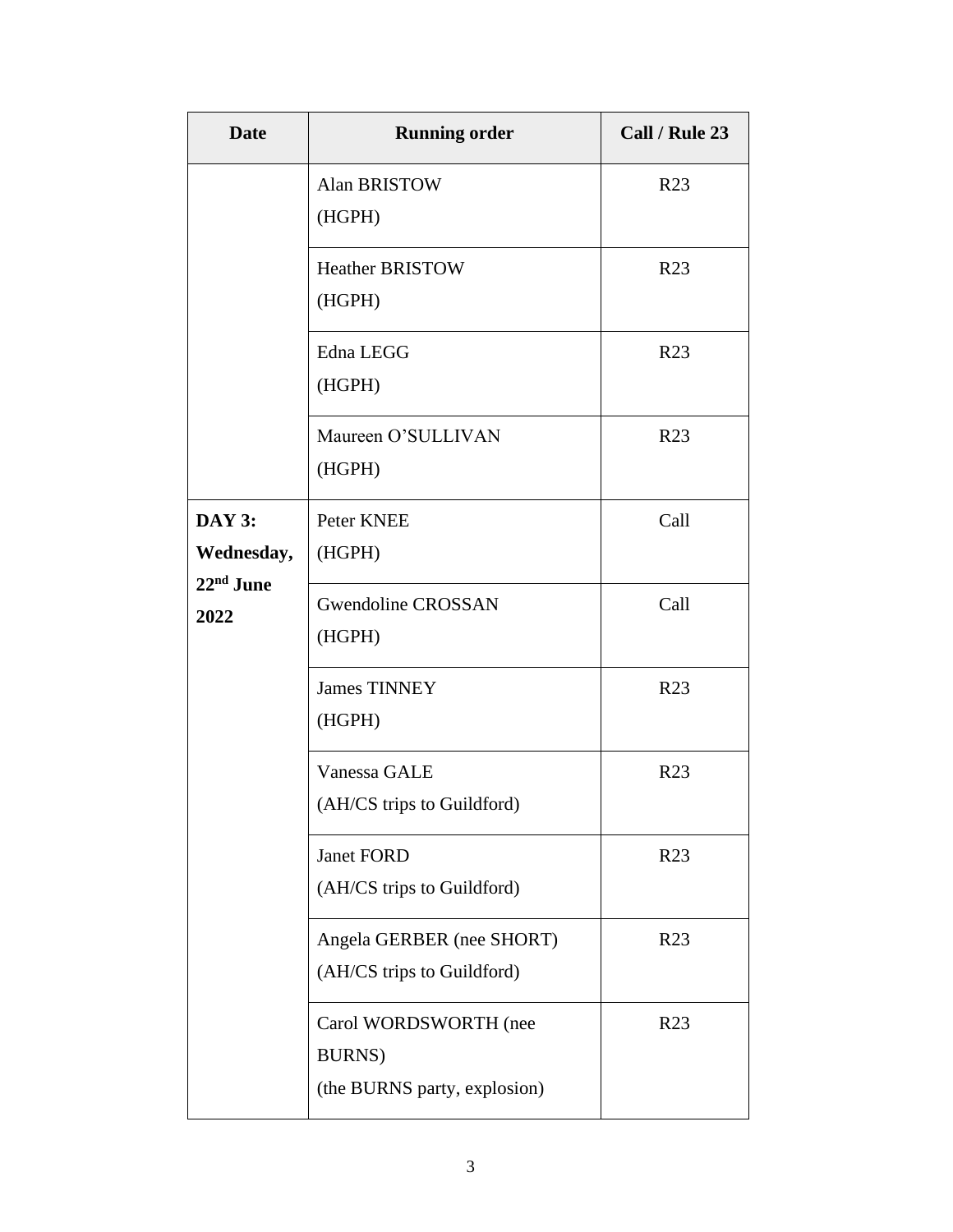| <b>Date</b>               | <b>Running order</b>                | Call / Rule 23  |
|---------------------------|-------------------------------------|-----------------|
| DAY 4:                    | Sheila HIGHAM (nee PARROTTE)        | Call            |
| Thursday,<br>23rd June    | (the BURNS party, explosion)        |                 |
| 2022                      | <b>Brian CALVERT</b><br>(explosion) | Call            |
|                           |                                     |                 |
|                           | Janet FLEMING (nee OLIVER)          | Call            |
|                           | (the BURNS party, explosion)        |                 |
|                           | Eileen BURNS                        | R <sub>23</sub> |
|                           | (the BURNS party, explosion)        |                 |
|                           | <b>Robert BURNS</b>                 | R <sub>23</sub> |
|                           | (the BURNS party, explosion)        |                 |
|                           | Isabella PRICE                      | R <sub>23</sub> |
|                           | (the BURNS party, explosion)        |                 |
|                           | Gail YOUNG                          | R <sub>23</sub> |
|                           | (the BURNS party, explosion)        |                 |
|                           | Stephen COOPER (1 of 2)             | Call            |
|                           | (WM and JH group, explosion)        |                 |
| <b>DAY 5:</b>             | Robert NODDLE                       | Call            |
| Friday 24 <sup>th</sup>   | (WM and JH group, explosion)        |                 |
| <b>June 2022</b>          | <b>Alexander FINDLAY</b>            | Call            |
| [9.30am]<br><b>START]</b> | (WM and JH group, explosion)        |                 |
|                           | <b>Barry RUSHTON</b>                | R <sub>23</sub> |
|                           | (WM and JH group, explosion)        |                 |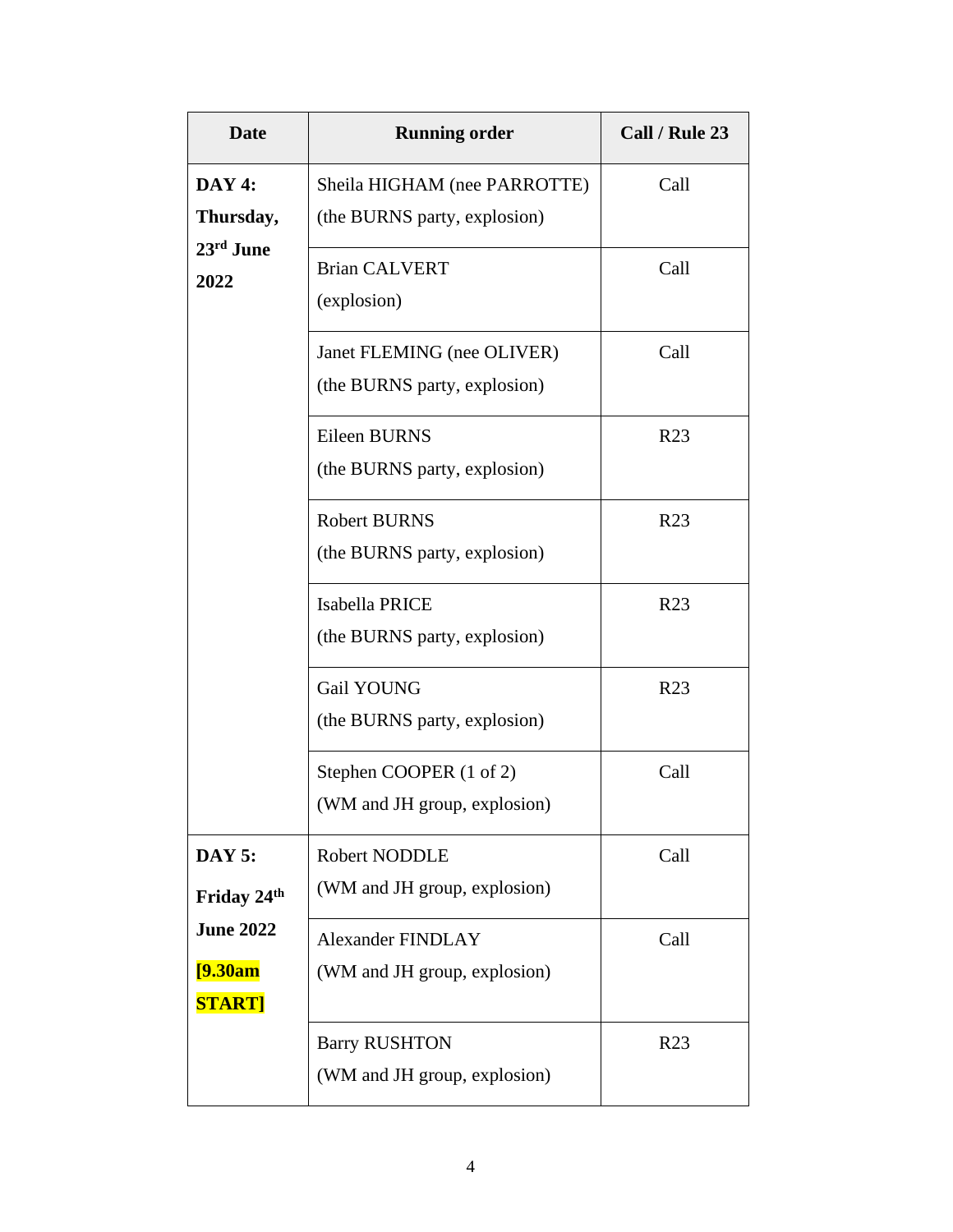| <b>Date</b>                           | <b>Running order</b>                                              | Call / Rule 23  |
|---------------------------------------|-------------------------------------------------------------------|-----------------|
|                                       | <b>James COOPER</b><br>(WM and JH group, explosion)               | R <sub>23</sub> |
|                                       | John HIPSON<br>(explosion)                                        | Call            |
|                                       | Weekend $(25^{th} – 26^{th})$ June 2022)                          |                 |
| <b>DAY 6:</b><br>Monday,<br>27th June | <b>Charles KING</b><br>(explosion)                                | Call            |
| 2022                                  | <b>Alexander CONNOR</b><br>(explosion)                            | Call            |
|                                       | <b>Rowland REHILL</b><br>(explosion)                              | Call            |
|                                       | Helen WOOD (née ATKINS)<br>(explosion)                            | Call            |
|                                       | <b>William DENTON</b><br>(explosion)                              | R <sub>23</sub> |
|                                       | John HOWARD<br>(explosion)                                        | R <sub>23</sub> |
|                                       | <b>Sidney PAVEY</b><br>(explosion)                                | R <sub>23</sub> |
| <b>DAY 7:</b><br>Tuesday,             | Marion PRESCOTT (née<br>MONTGOMERY) (explosive<br>device, damage) | Call            |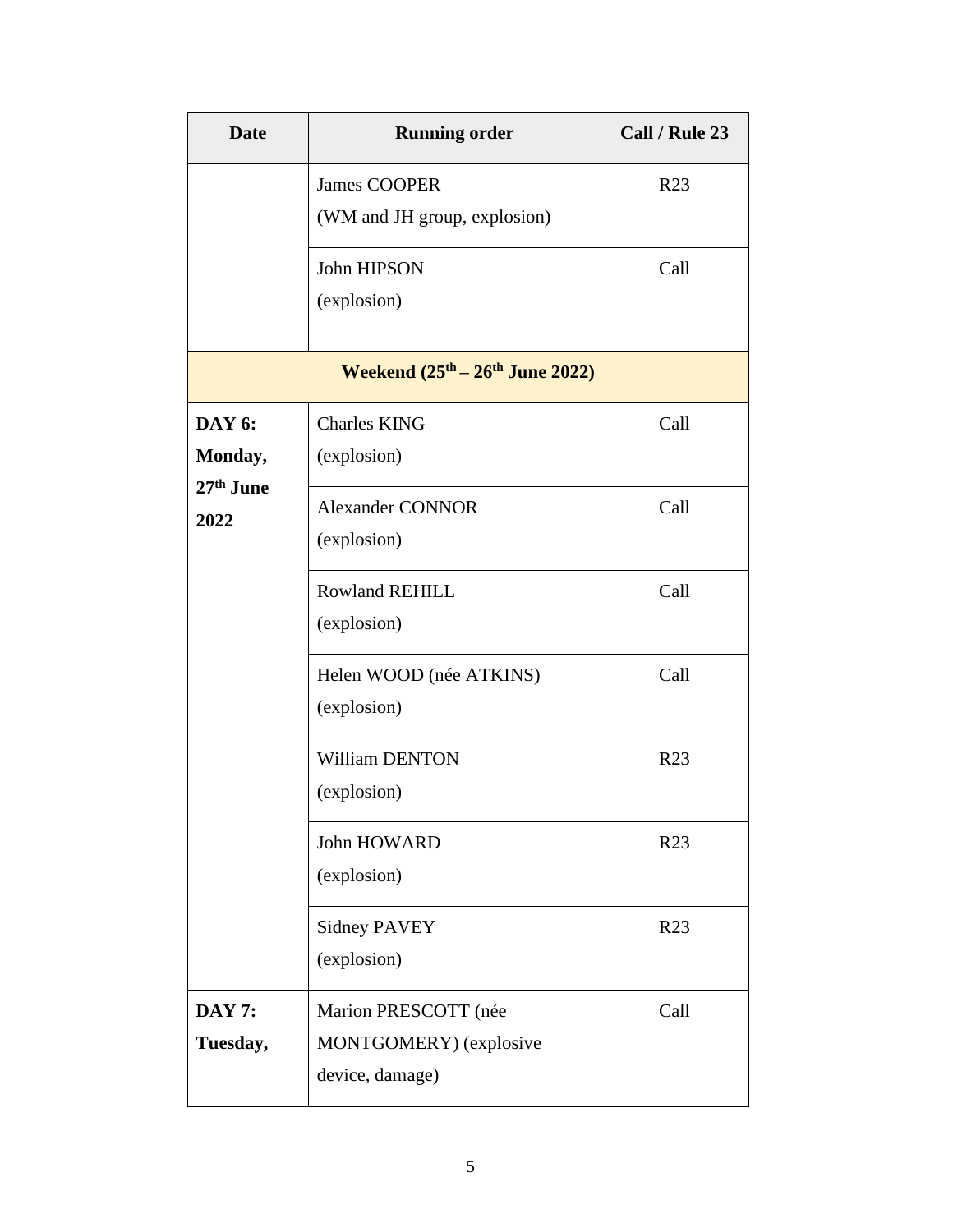| <b>Date</b>                   | <b>Running order</b>                                                       | Call / Rule 23  |
|-------------------------------|----------------------------------------------------------------------------|-----------------|
| 28 <sup>th</sup> June<br>2022 | <b>Caroline MACRAE</b><br>(explosive device, damage)                       | Call            |
|                               | <b>Christopher SHAW</b><br>(explosive device, damage)                      | Call            |
|                               | <b>Andrew SAUNDERS</b><br>(emergency response – other<br>services, AH, JH) | Call            |
|                               | John MCKAY<br>(explosive device, damage)                                   | R <sub>23</sub> |
|                               | Leslie DOXEY<br>(explosive device, damage)                                 | R <sub>23</sub> |
| <b>DAY 8:</b><br>Wednesday,   | Lorna HILLS<br>(explosive device, damage)                                  | Call            |
| 29th June<br>2022             | <b>Brian SCANLAN</b><br>(WF and JH group, explosion)                       | Call            |
|                               | Frederick KNIGHT<br>(emergency response – service<br>personnel)            | Call            |
|                               | <b>William CHAMBERS</b><br>(emergency response – service<br>personnel)     | R <sub>23</sub> |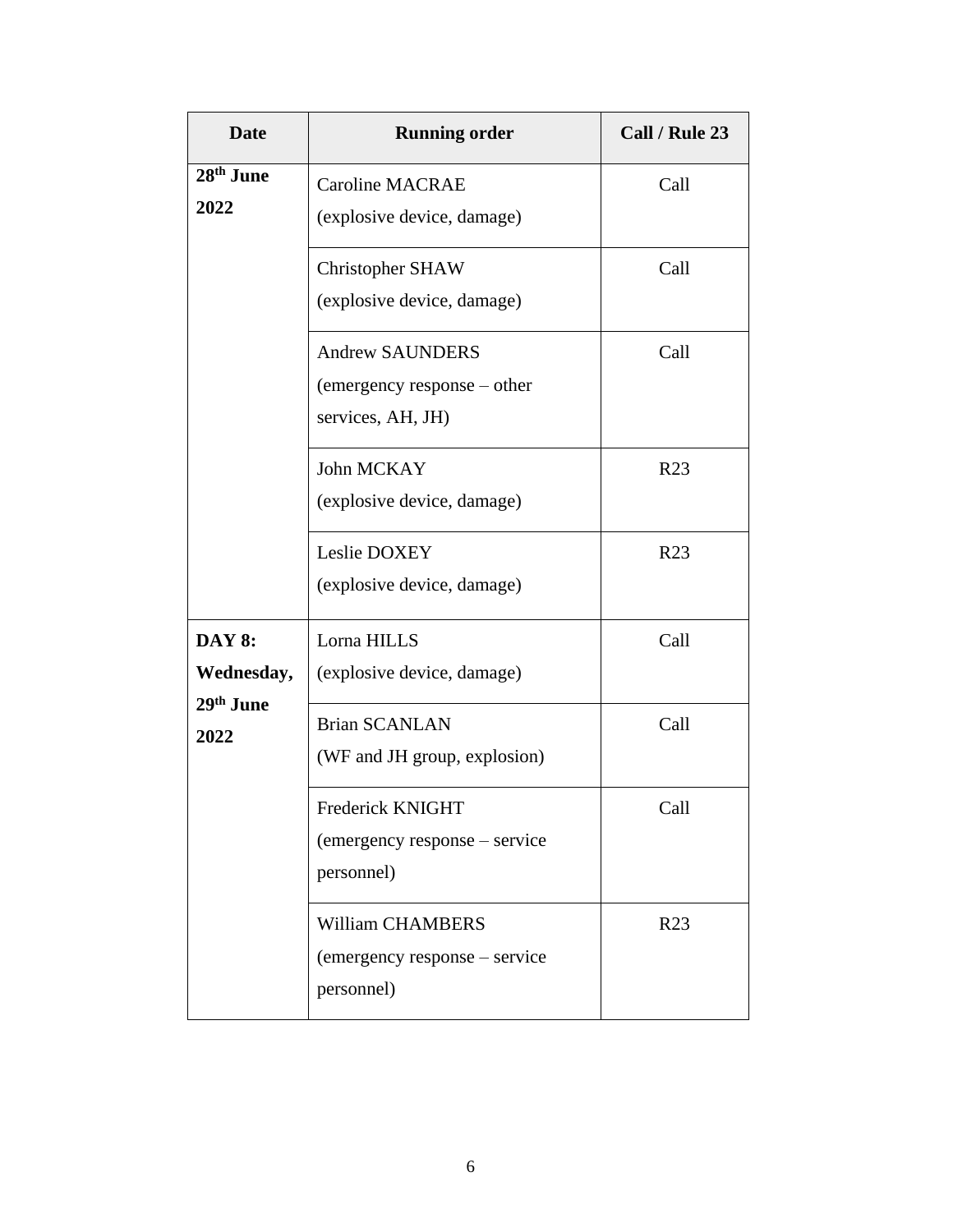| <b>Date</b>                                         | <b>Running order</b>                                                   | Call / Rule 23  |
|-----------------------------------------------------|------------------------------------------------------------------------|-----------------|
|                                                     | <b>Archibald BEATY</b><br>(emergency response – service<br>personnel)  | R <sub>23</sub> |
|                                                     | <b>Alexander BLACK</b><br>(emergency response – service<br>personnel)  | R <sub>23</sub> |
| <b>DAY 9:</b><br>Thursday,<br>30 <sup>th</sup> June | <b>John TAYLOR</b><br>(emergency response – service<br>personnel)      | Call            |
| 2022                                                | Stephen WALSH<br>(emergency response – service<br>personnel)           | Call            |
|                                                     | Stephen COOPER (2 of 2)<br>(emergency response – service<br>personnel) | Call            |
|                                                     | <b>Alan BENTLEY</b><br>(emergency response – police)                   | Call            |
|                                                     | <b>Malcolm KEEFE</b><br>(emergency response – police)                  | R <sub>23</sub> |
|                                                     | David LAMBERT<br>(emergency response – police)                         | R <sub>23</sub> |
|                                                     | Jeremy SPINDLOVE<br>(emergency response – police)                      | Call            |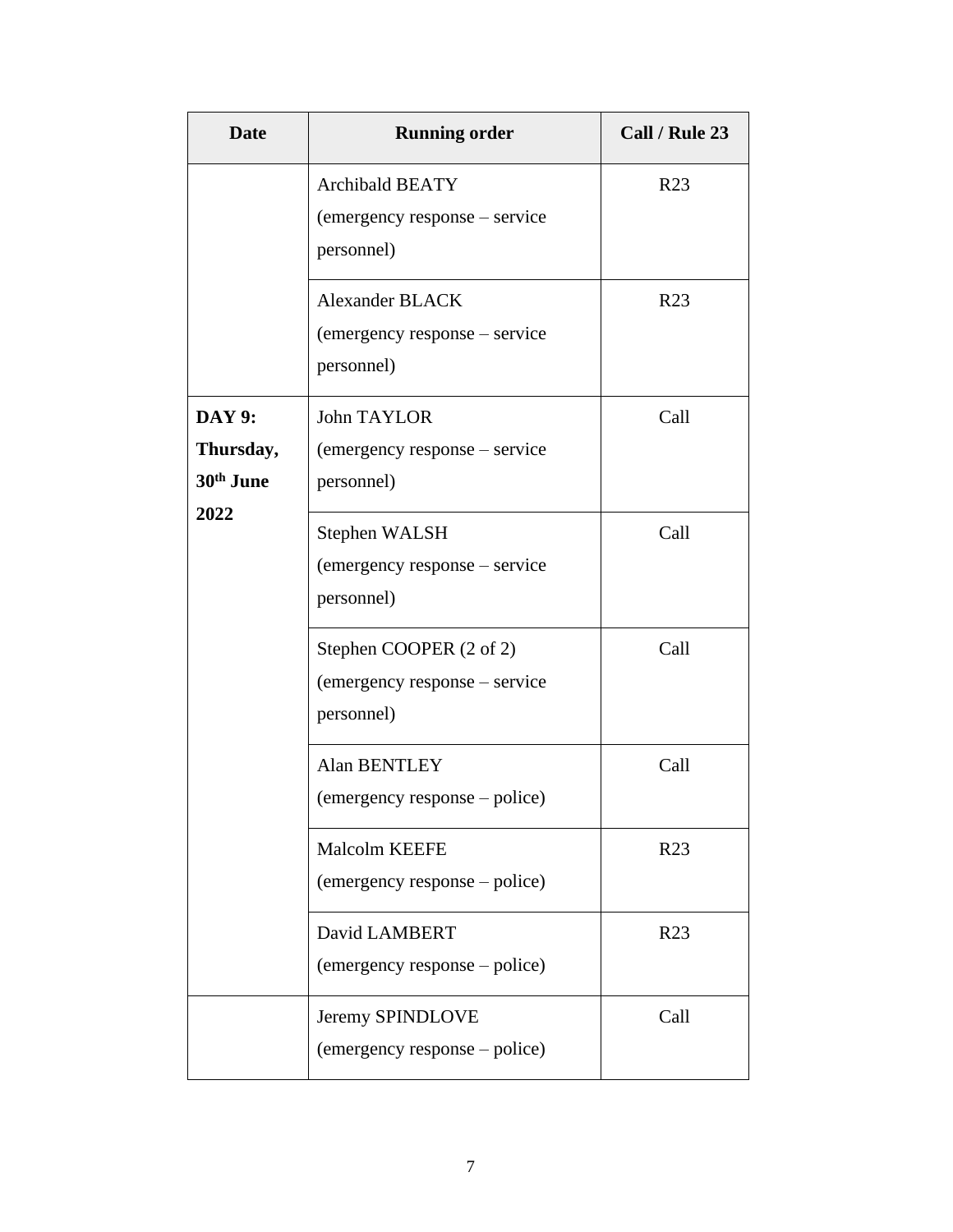| <b>Date</b>                     | <b>Running order</b>                            | Call / Rule 23  |
|---------------------------------|-------------------------------------------------|-----------------|
| <b>DAY 10:</b>                  | <b>Gerald QUEEN</b>                             | Call            |
| Friday, 1st<br><b>July 2022</b> | (emergency response – police)                   |                 |
|                                 | <b>Colin CAMPBELL</b>                           | Call            |
|                                 | (emergency response – police)                   |                 |
|                                 | Jacqueline PARRISH                              | R <sub>23</sub> |
|                                 | (emergency response – police)                   |                 |
|                                 | Weekend $(2nd – 3rd July 2022)$                 |                 |
| <b>DAY 11:</b>                  | Robin YOUNG                                     | Call            |
| Monday, 4 <sup>th</sup>         | (emergency response – police)                   |                 |
| <b>July 2022</b>                | <b>William EDWARDS</b>                          | Call            |
|                                 | (emergency response – other                     |                 |
|                                 | services)                                       |                 |
|                                 | Jennifer WARING (nee AUSTIN)                    | Call            |
|                                 | (emergency response – other<br>services, JH)    |                 |
|                                 |                                                 |                 |
|                                 | Andrew FISHER                                   | R <sub>23</sub> |
|                                 | (emergency response – other<br>services, JH)    |                 |
|                                 |                                                 |                 |
|                                 | Patrick JOHNSTON<br>(emergency response – other | R <sub>23</sub> |
|                                 | services, JH)                                   |                 |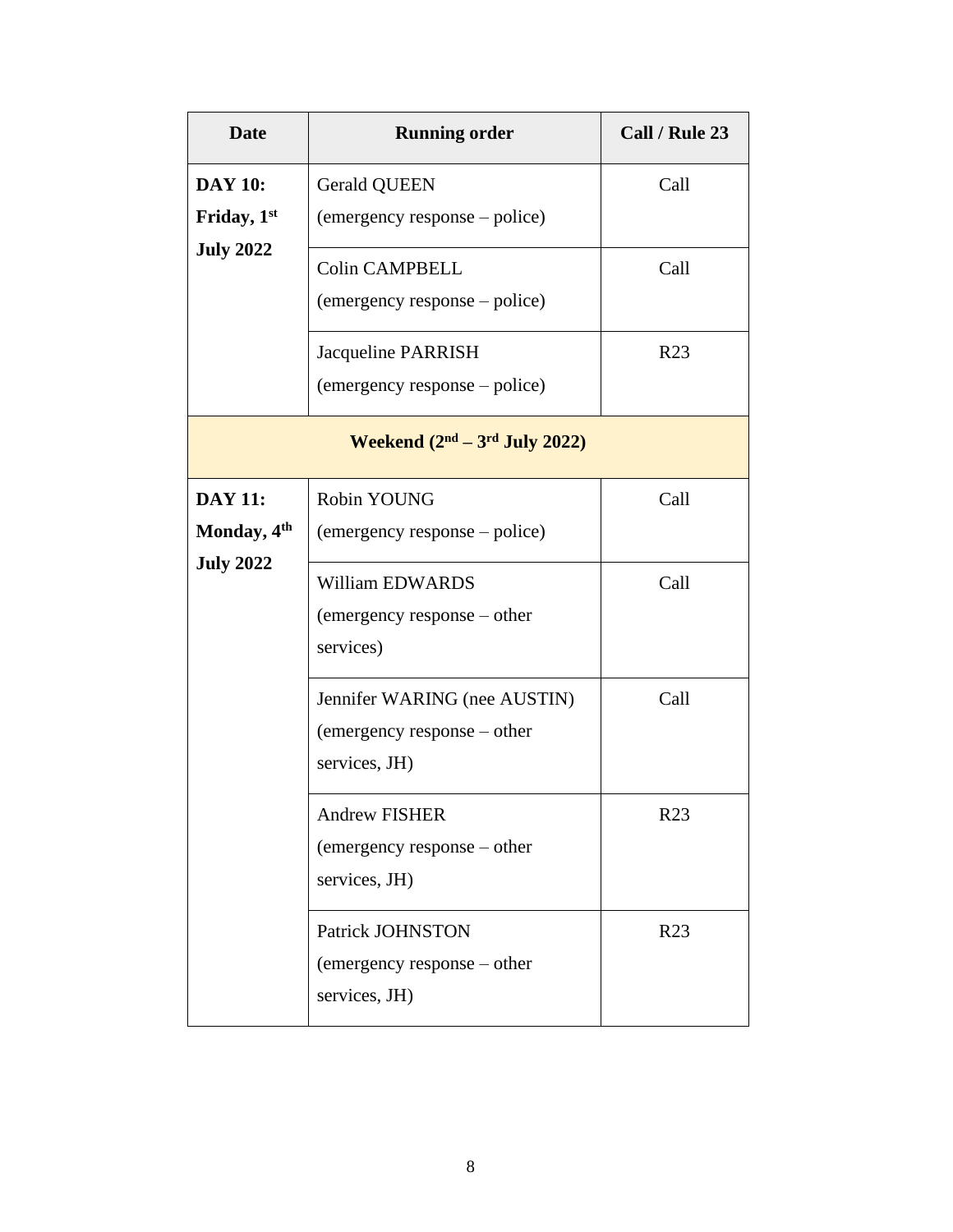| <b>Date</b>                                                    | <b>Running order</b>                                                     | Call / Rule 23  |
|----------------------------------------------------------------|--------------------------------------------------------------------------|-----------------|
| <b>DAY 12:</b><br>Tuesday, 5 <sup>th</sup><br><b>July 2022</b> | Wynne WESTON-DAVIES<br>(emergency response – other<br>services)          | Call            |
|                                                                | Hilary ALLEN (née JACKSON)<br>(emergency response – other<br>services)   | Call            |
|                                                                | <b>Maureen OSBORNE</b><br>(emergency response – other<br>services, JH)   | R <sub>23</sub> |
|                                                                | Richard NOTLEY<br>(emergency response – other<br>services, JH, WF)       | R <sub>23</sub> |
|                                                                | <b>Richard NICHOLLS</b><br>(emergency response – other<br>services, WF)  | R <sub>23</sub> |
| <b>DAY 13:</b><br>Wednesday,<br>$6th$ July 2022                | Eric SNELL<br>(emergency response – other<br>services, WF)               | R <sub>23</sub> |
|                                                                | Mary LE PAGE<br>(emergency response – other<br>services, WF)             | R <sub>23</sub> |
|                                                                | Christopher TERREBLANCHE<br>(emergency response – other<br>services, WF) | R <sub>23</sub> |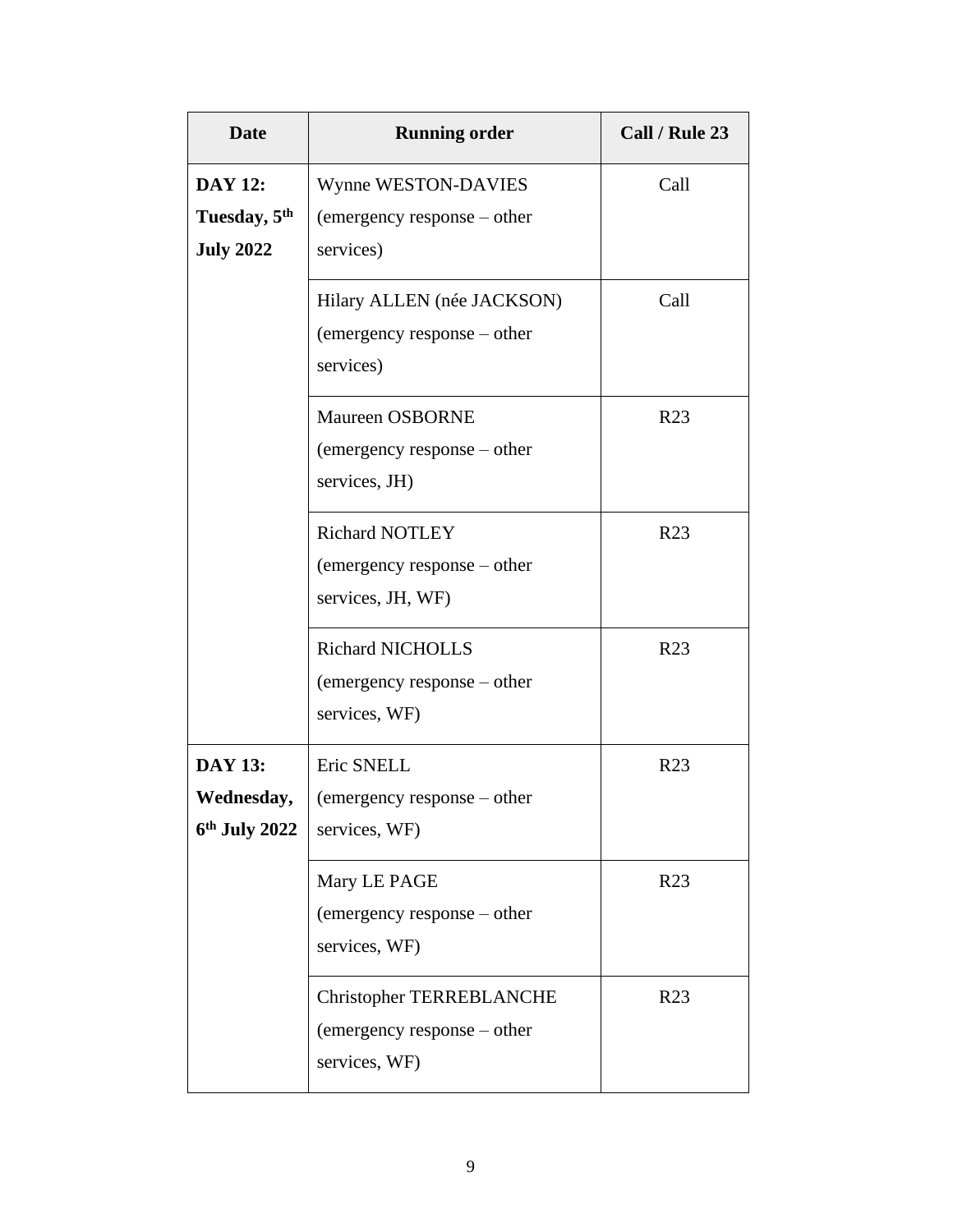| <b>Date</b>                 | <b>Running order</b>                                                        | Call / Rule 23  |
|-----------------------------|-----------------------------------------------------------------------------|-----------------|
|                             | <b>Richard GRIFFITHS</b><br>(emergency response – other<br>services, PC/CS) | Call            |
|                             | <b>Richard STYLES</b><br>(emergency response – other<br>services, PC/CS)    | R <sub>23</sub> |
|                             | Daniel STEWART<br>(emergency response – other<br>services, PC/JH/CS)        | R <sub>23</sub> |
|                             | <b>Michael LAWRENCE</b><br>(emergency response – other<br>services, AH)     | R <sub>23</sub> |
|                             | Dennis LYONS<br>(emergency response – other<br>services, AH)                | R <sub>23</sub> |
| <b>DAY 14:</b><br>Thursday, | <b>James ADAMS</b><br>(Identification)                                      | R <sub>23</sub> |
| 7 <sup>th</sup> July 2022   | <b>John ERSKINE</b><br>(Identification)                                     | R <sub>23</sub> |
|                             | <b>Arthur MARTIN</b><br>(Identification)                                    | R <sub>23</sub> |
|                             | Gillian BOAG-MUNROE (née<br>TAYLOR)<br>(Identification, AH/CS)              | R <sub>23</sub> |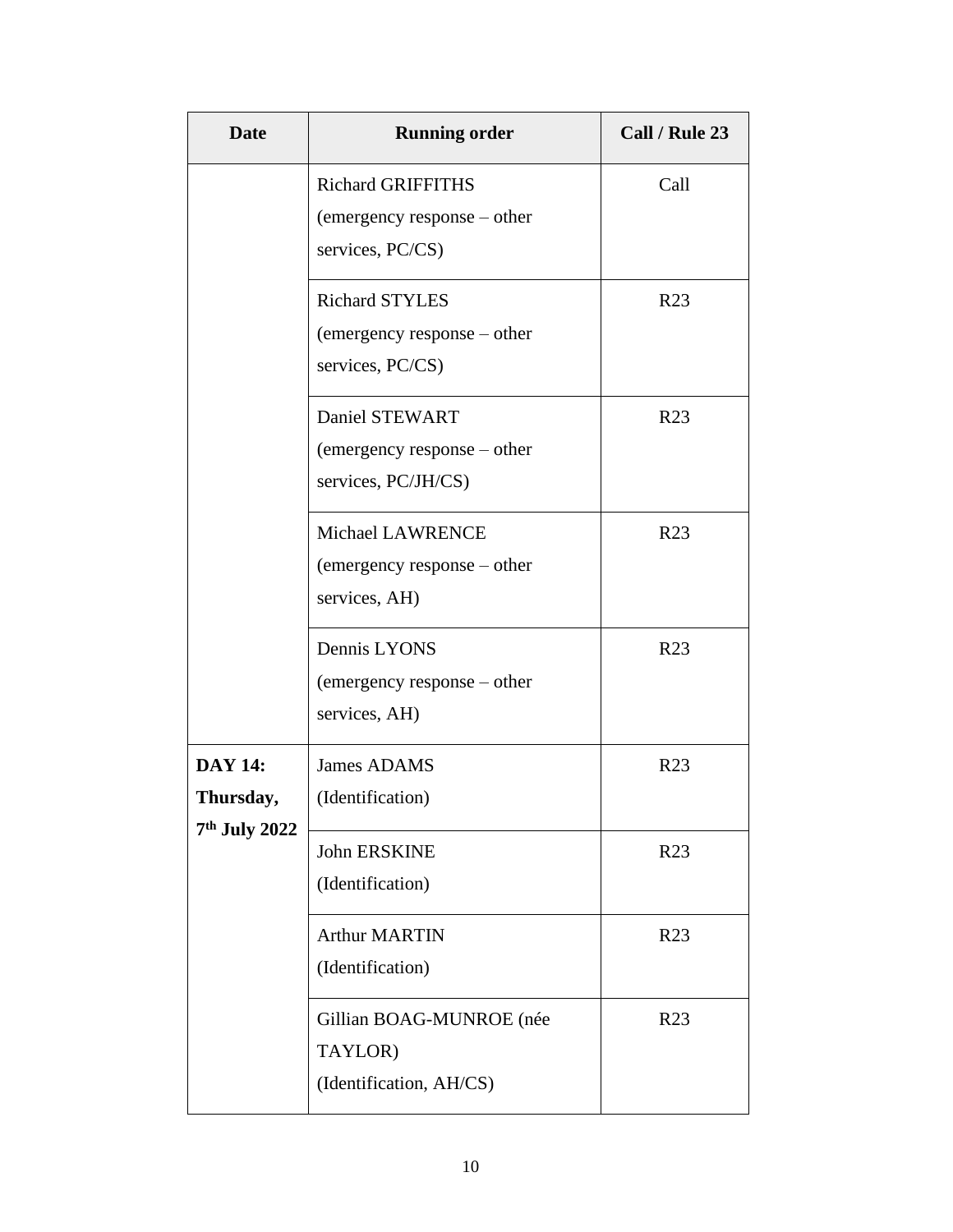| <b>Date</b>                      | <b>Running order</b>    | Call / Rule 23  |
|----------------------------------|-------------------------|-----------------|
|                                  | Eugenia GIL             | R23             |
|                                  | (Identification, AH/CS) |                 |
|                                  | John GREIG              | R <sub>23</sub> |
|                                  | (Identification, WF)    |                 |
|                                  | <b>Thomas STAPLES</b>   | R <sub>23</sub> |
|                                  | (Identification, PC)    |                 |
|                                  | John GARRARD            | R <sub>23</sub> |
|                                  | (Identification, PC)    |                 |
|                                  | John MILLIGAN           | R <sub>23</sub> |
|                                  | (Identification, JH)    |                 |
|                                  | <b>Arthur MANT</b>      | R <sub>23</sub> |
|                                  | (Pathology evidence)    |                 |
| <b>DAY 15:</b>                   | <b>SUBMISSIONS</b>      |                 |
| Friday, 8th                      |                         |                 |
| <b>July 2022</b>                 |                         |                 |
| Weekend $(9th – 10th$ July 2022) |                         |                 |
| <b>DAY 16:</b>                   | <b>RESERVE DAY</b>      |                 |
| Monday,                          |                         |                 |
| 11 <sup>th</sup> July            |                         |                 |
| 2022                             |                         |                 |